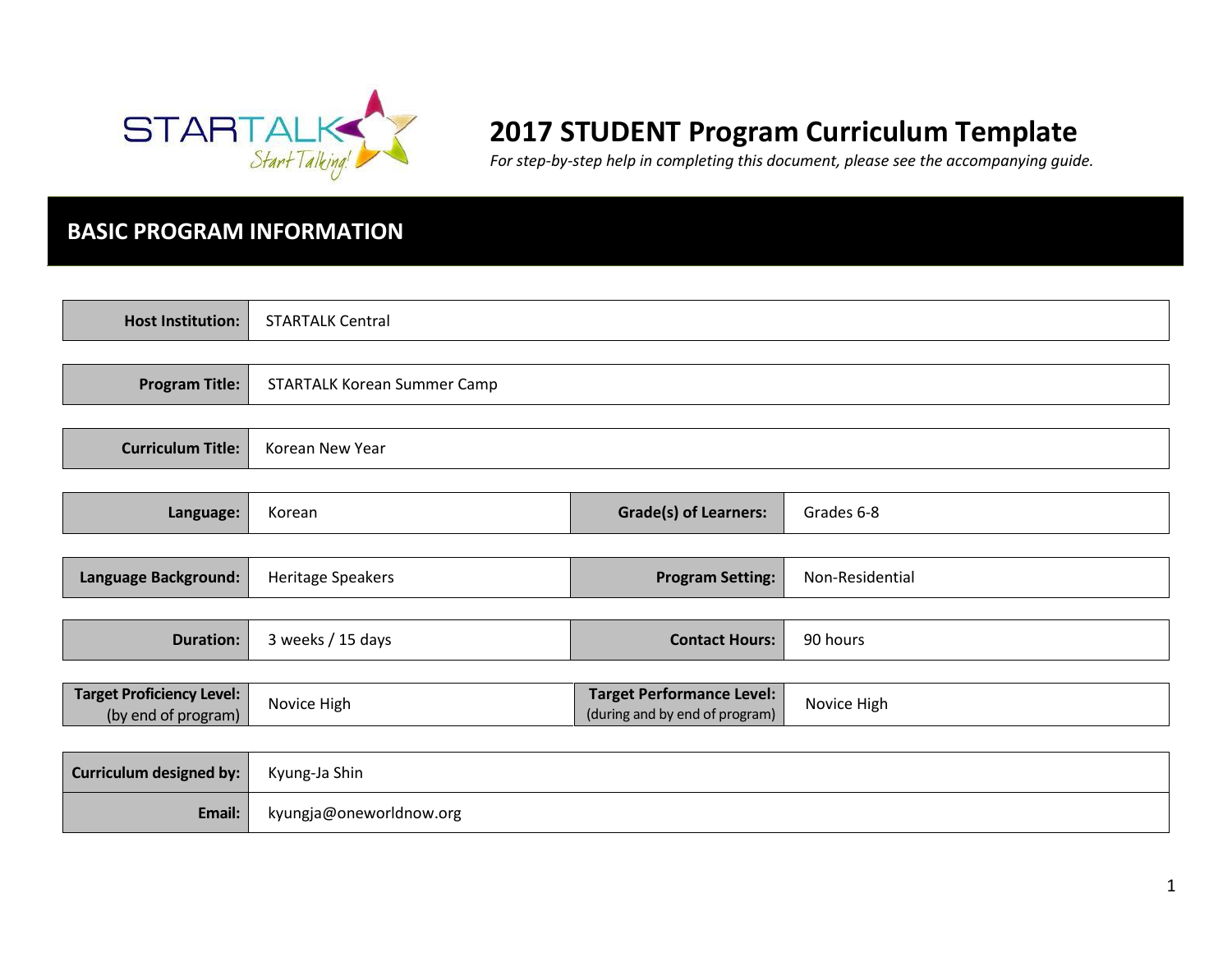#### **STARTALK-endorsed Principles for Effective Teaching and Learning**

- Implementing a standards-based and thematically organized curriculum
- Facilitating a learner-centered classroom
- Using target language and providing comprehensible input for instruction
- Integrating culture, content, and language in a world language classroom
- Adapting and using age-appropriate authentic materials
- **EXECONDUCTING PERITM PERITM CONDUCTS** CONDUCTS **CONDUCTS**

# **STAGE 1: What will learners be able to do with what they know by the end of the program?**

### **Program Overview and Theme**

In a paragraph, provide a brief overview of your program. What is the theme that will guide standards-based instruction and learning throughout the program? What will learners experience during the program? What do you hope learners will be able to do after the program ends?

In this 3-week camp, heritage students with novice-mid proficiency in Korean will explore Korean New Year, *Sul-Nal*, which is one of the most significant and traditional Korean holidays. They will learn about facts related to Korean Lunar New Year, such as its name and date, customs and ritual, traditional food, and folk games. As they learn the things that take place before *Sul-Nal*, they will be able to talk about family and relatives, make a New Year card with dates, create a shopping list for food, and plan prep work for Korean New Year, such as cleaning the house and preparing traditional clothes. As students explore routines associated with Korean New Year, they will be able to greet people, talk about traditional food, perform traditional rituals with a special saying, and play a folk game. As they visit all things about Korean New Year, they will be able to make a comparison with Gregorian New Year celebration in the West and talk about the importance of remembering and celebrating holidays from their heritage country.

# **Learning Targets**

Identify the learning targets for your program. First, choose the NCSSFL-ACTFL Global Can-Do Benchmarks that are appropriate to learners' proficiency level(s) and your program goals. Then, select program specific NCSSFL-ACTFL Can-Do Statements that reflect the specific content of your program or create your own. Attention to and balance of the various modes will depend on your program goal(s). A master list of the NCSSFL-ACTFL Global Can-Do Benchmarks and Can-Do Statements is available at [https://startalk.umd.edu/resources/NCSSFL\\_ACTFLCanDos.pdf.](https://startalk.umd.edu/resources/NCSSFL_ACTFLCanDos.pdf) You will then be able to use LinguaFolio® Online to document the learning targets you've selected.

| NCSSFL-ACTFL GLOBAL CAN-DO BENCHMARKS                              | <b>PROGRAM CAN-DO STATEMENTS</b>                                |
|--------------------------------------------------------------------|-----------------------------------------------------------------|
| Be sure to label the mode and proficiency level of each statement. | OR NCSSFL-ACTFL CAN-DO STATEMENTS                               |
|                                                                    | Number the Can-Do statements here and then transfer to Stage 3. |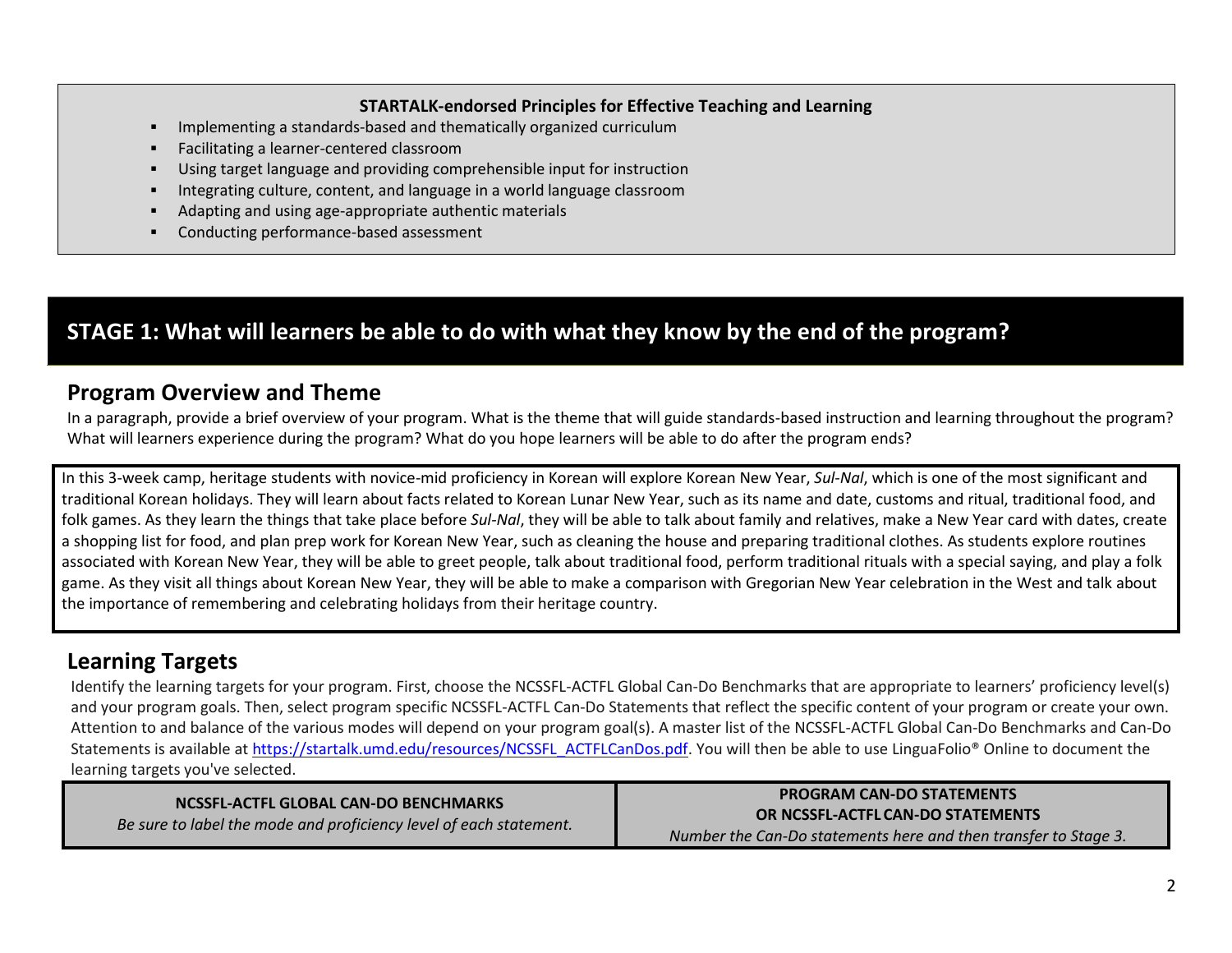| <b>Interpersonal Communication</b>                                                                                                                                                                                                                                                      |                                                                                                                                                                                                                                                                                                                                                                                                                                                                                                                                                                                                 |
|-----------------------------------------------------------------------------------------------------------------------------------------------------------------------------------------------------------------------------------------------------------------------------------------|-------------------------------------------------------------------------------------------------------------------------------------------------------------------------------------------------------------------------------------------------------------------------------------------------------------------------------------------------------------------------------------------------------------------------------------------------------------------------------------------------------------------------------------------------------------------------------------------------|
| . Novice High: I can communicate and exchange information about familiar<br>topics using phrases and simple sentences, sometimes supported by<br>memorized language. I can usually handle short social interactions in<br>everyday situations by asking and answering simple questions. | 1. I can greet people in a culturally appropriate way.<br>2. I can exchange information about myself, such as my name, school,<br>grade, and where I live.<br>3. I can use numbers from 1-100 to ask and answer questions about age,<br>number of family members, date, time, and prices.<br>4. I can ask and answer questions about things related to Korean New Year,<br>such as traditional food and games.<br>5. I can orally exchange information about Korean New Year celebrations<br>with others.<br>6. I can use special traditional sayings at the Sebae ritual and the meal<br>time. |
| <b>Presentational speaking</b>                                                                                                                                                                                                                                                          |                                                                                                                                                                                                                                                                                                                                                                                                                                                                                                                                                                                                 |
| . Novice High: I can present basic information on familiar topics using<br>language I have practiced using phrases and simple sentences.                                                                                                                                                | 7. I can introduce myself to people with my name, age, and grade at<br>school.<br>8. I can talk about my daily routines, including chores, such as cleaning and<br>cooking.<br>9. I can present my extended family and relatives to others.<br>10. I can describe traditional Korean clothing and food with proper<br>adjectives, as well as talk about my preferences.<br>11. I can talk about Korean New Year rituals and my family's Korean New<br>Year celebration in US.                                                                                                                   |
| <b>Presentational writing</b>                                                                                                                                                                                                                                                           |                                                                                                                                                                                                                                                                                                                                                                                                                                                                                                                                                                                                 |
| . Novice High: I can write short messages and notes on familiar topics<br>related to everyday life.                                                                                                                                                                                     | 12. I can make a traditional New Year card for Korean New Year and write<br>greetings and wishes.<br>13. I can write a shopping list for food and a to-do list for a New Year<br>celebration.<br>14. I can write an email about my Korean New Year in the US to my Korean<br>relatives.                                                                                                                                                                                                                                                                                                         |
| <b>Interpretive Listening</b>                                                                                                                                                                                                                                                           |                                                                                                                                                                                                                                                                                                                                                                                                                                                                                                                                                                                                 |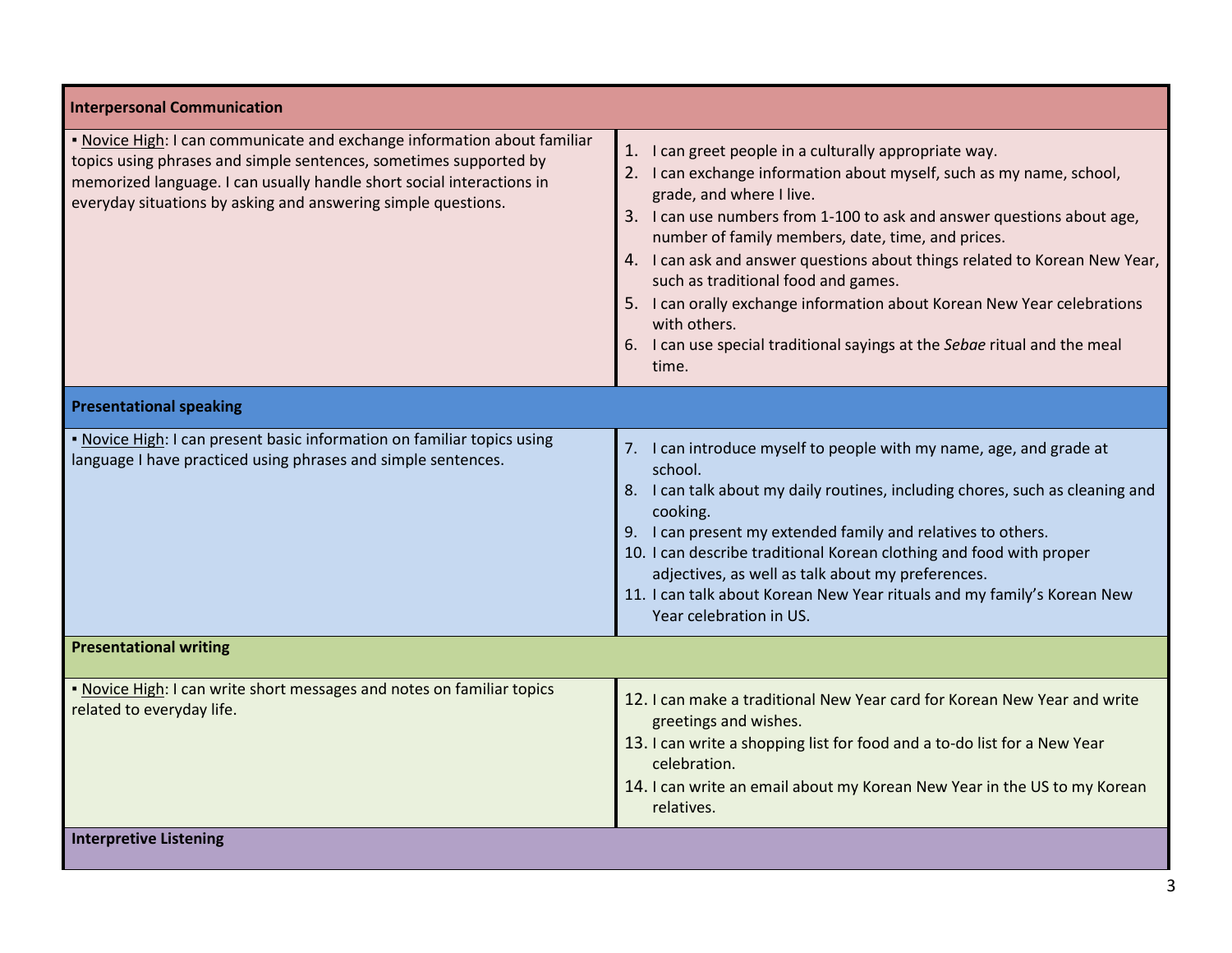| . Novice High: I can often understand words, phrases, and simple sentences<br>related to everyday life. I can recognize pieces of information and sometimes<br>understand the main topic of what is being said. | 15. I can understand a simple recipe of a traditional Korean dish from a<br>teacher's cooking class.<br>16. I can understand a description of a Korean folk game from a video clip.<br>17. I can mostly understand simple conversations about foods, rituals, and<br>games related to Korean New Year from watching a Korean cartoon. |  |
|-----------------------------------------------------------------------------------------------------------------------------------------------------------------------------------------------------------------|---------------------------------------------------------------------------------------------------------------------------------------------------------------------------------------------------------------------------------------------------------------------------------------------------------------------------------------|--|
| <b>Interpretive Reading</b>                                                                                                                                                                                     |                                                                                                                                                                                                                                                                                                                                       |  |
| . Novice High: I can understand familiar words, phrases, and sentences<br>within short and simple texts related to everyday life. I can sometimes<br>understand the main idea of what I have read.              | 18. I can understand a simple sentence about Sul-Nal from a storybook.<br>19. I can understand the names of foods and games related to Korean New<br>Year.<br>20. I can read and understand a message on a Korean New Year card.                                                                                                      |  |

# **STAGE 2:** How will learners demonstrate what they can do with what they know by the end of the program?

### **Summative Performance Assessment**

Describe the *major summative* performance assessments you will use for each of the three communicative modes. These assessments will provide evidence that learners have achieved the program learning objectives.

| <b>INTERPRETIVE TASK</b>                                                                              | <b>INTERPERSONAL TASK</b>                                                                                                                  | <b>PRESENTATIONAL TASK</b>                                                                                                                                                                                               |
|-------------------------------------------------------------------------------------------------------|--------------------------------------------------------------------------------------------------------------------------------------------|--------------------------------------------------------------------------------------------------------------------------------------------------------------------------------------------------------------------------|
| Learners understand, interpret, and analyze what is<br>heard, read, or viewed on a variety of topics. | Learners interact and negotiate meaning in spoken, or<br>written conversations to share information, reactions,<br>feelings, and opinions. | Learners present information, concepts, and ideas to<br>inform, explain, persuade, and narrate on a variety of<br>topics using appropriate media and adapting to various<br>audiences of listeners, readers, or viewers. |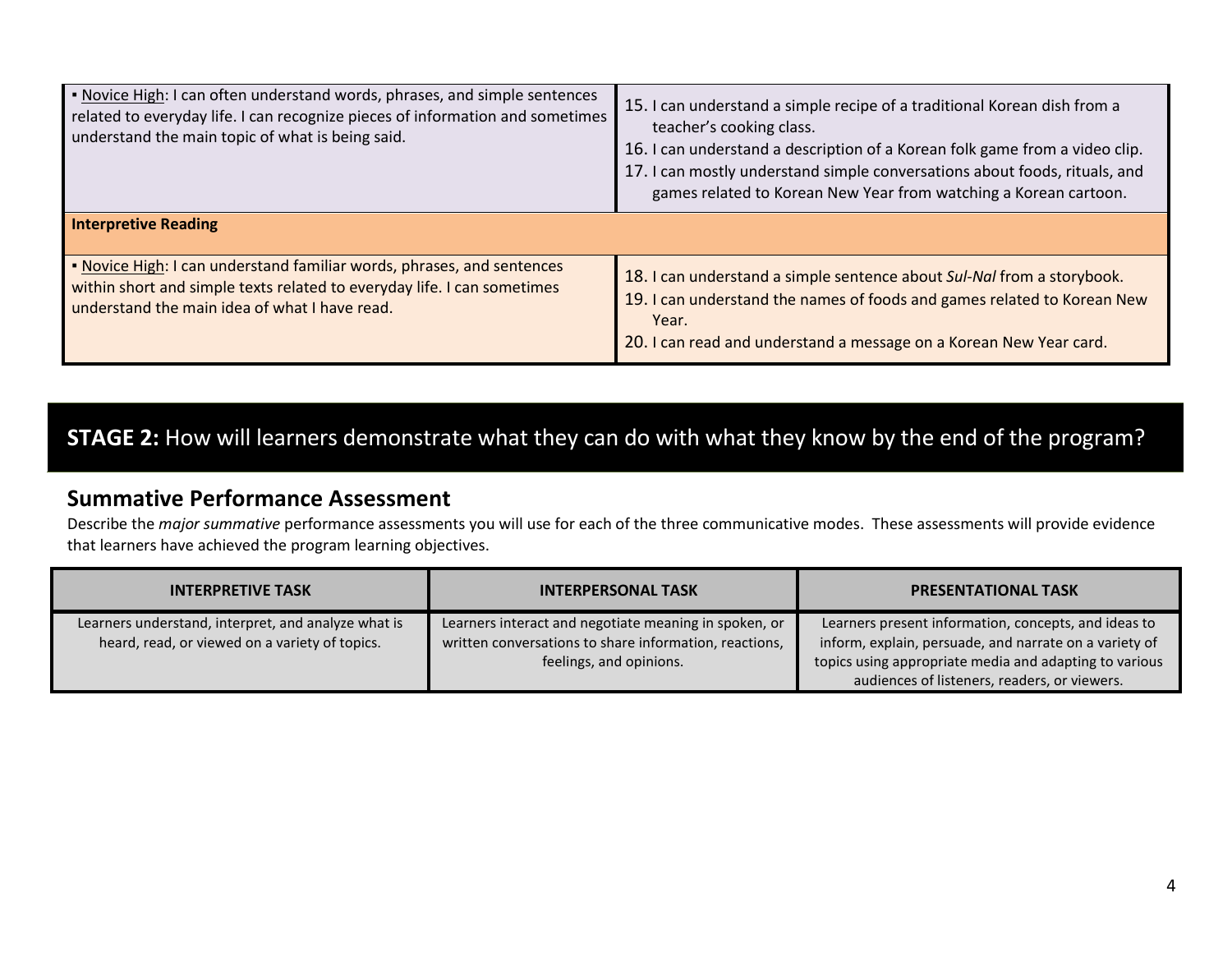| Students watch two video clips of New Year's Day<br>in 1992 (Seoul and US). Then, given a chart with<br>two columns and a list of words in English, they are<br>to demonstrate their understanding on which<br>tradition is Korean and which is American by<br>choosing which column a tradition belongs in. | Teacher prepares a survey on Korean New Year<br>celebrations in the US. Using the survey questions,<br>students will interview a partner and talk about<br>their families' Korean New Year celebration in the<br>US and find the similarities and differences among<br>families. Then with the partner, they share their<br>appreciations on being a heritage learner of<br>Korean and make a list of things fascinate to them<br>about Korean New Year. | Students will pretend they will have a Korean New<br>Year celebration in a couple weeks. They are in<br>charge of the celebration and students are asked to<br>form a small group and choose one part of the<br>celebration plans from a written list, such as food,<br>prep work, shopping, ritual, or game. Then they are<br>to give an oral presentation on a plan of their choice<br>as a group, preferably with visual aids. This<br>assessment requires the teacher to give the class<br>the list of items on the celebration plans ahead of<br>the assessment time, so that students can choose<br>one item from the list, prepare a short oral<br>presentation about their choice, and practice it. |
|--------------------------------------------------------------------------------------------------------------------------------------------------------------------------------------------------------------------------------------------------------------------------------------------------------------|----------------------------------------------------------------------------------------------------------------------------------------------------------------------------------------------------------------------------------------------------------------------------------------------------------------------------------------------------------------------------------------------------------------------------------------------------------|-------------------------------------------------------------------------------------------------------------------------------------------------------------------------------------------------------------------------------------------------------------------------------------------------------------------------------------------------------------------------------------------------------------------------------------------------------------------------------------------------------------------------------------------------------------------------------------------------------------------------------------------------------------------------------------------------------------|
|--------------------------------------------------------------------------------------------------------------------------------------------------------------------------------------------------------------------------------------------------------------------------------------------------------------|----------------------------------------------------------------------------------------------------------------------------------------------------------------------------------------------------------------------------------------------------------------------------------------------------------------------------------------------------------------------------------------------------------------------------------------------------------|-------------------------------------------------------------------------------------------------------------------------------------------------------------------------------------------------------------------------------------------------------------------------------------------------------------------------------------------------------------------------------------------------------------------------------------------------------------------------------------------------------------------------------------------------------------------------------------------------------------------------------------------------------------------------------------------------------------|

# **STAGE 3: What will prepare learners to demonstrate what they can do with what they know?**

# **Learning Experiences**

In this section, list the major learning experiences and related evidence of learning from the beginning through the end of your unit/program. Complete the first column with the program Can-Dos developed or identified in Stage 1. In the second column, determine the specific linguistic, cultural, and other subject matter knowledge and skills that learners will acquire as they work with your program theme. In the third column, indicate the learning experiences that will allow learners to develop these skills and knowledge so that they can perform the summative tasks identified in Stage 2.

|                               | <b>PROGRAM CAN-DO STATEMENTS</b><br>NCSSFL-ACTFL CAN-DO STATEMENTS<br>Learners can | LANGUAGE, CULTURE, CONTENT<br>Learners need to use                                                                                                                                  | <b>MAJOR LEARNING EXPERIENCES &amp; EVIDENCE</b><br>Learners will experience & demonstrate                                                         |
|-------------------------------|------------------------------------------------------------------------------------|-------------------------------------------------------------------------------------------------------------------------------------------------------------------------------------|----------------------------------------------------------------------------------------------------------------------------------------------------|
|                               | Copy these Can-Dos directly from Stage 1,<br>Column 2. Use one row per Can-Do.     | List the vocabulary, grammatical structures,<br>language chunks, cultural knowledge, and content<br>information that learners need to accomplish the<br>Can-Dos listed in column 1. | Describe the key learning<br>tasks/activities/formative assessments that<br>allow learners to demonstrate that they can<br>meet the stated Can-Do. |
| <b>Interpersonal Speaking</b> |                                                                                    |                                                                                                                                                                                     |                                                                                                                                                    |
|                               | I can greet people in a culturally appropriate<br>way.                             | Hello!<br>It has been a long time.                                                                                                                                                  | (Skit: Greetings) With an assigned small group,<br>students come up with a skit greeting each other                                                |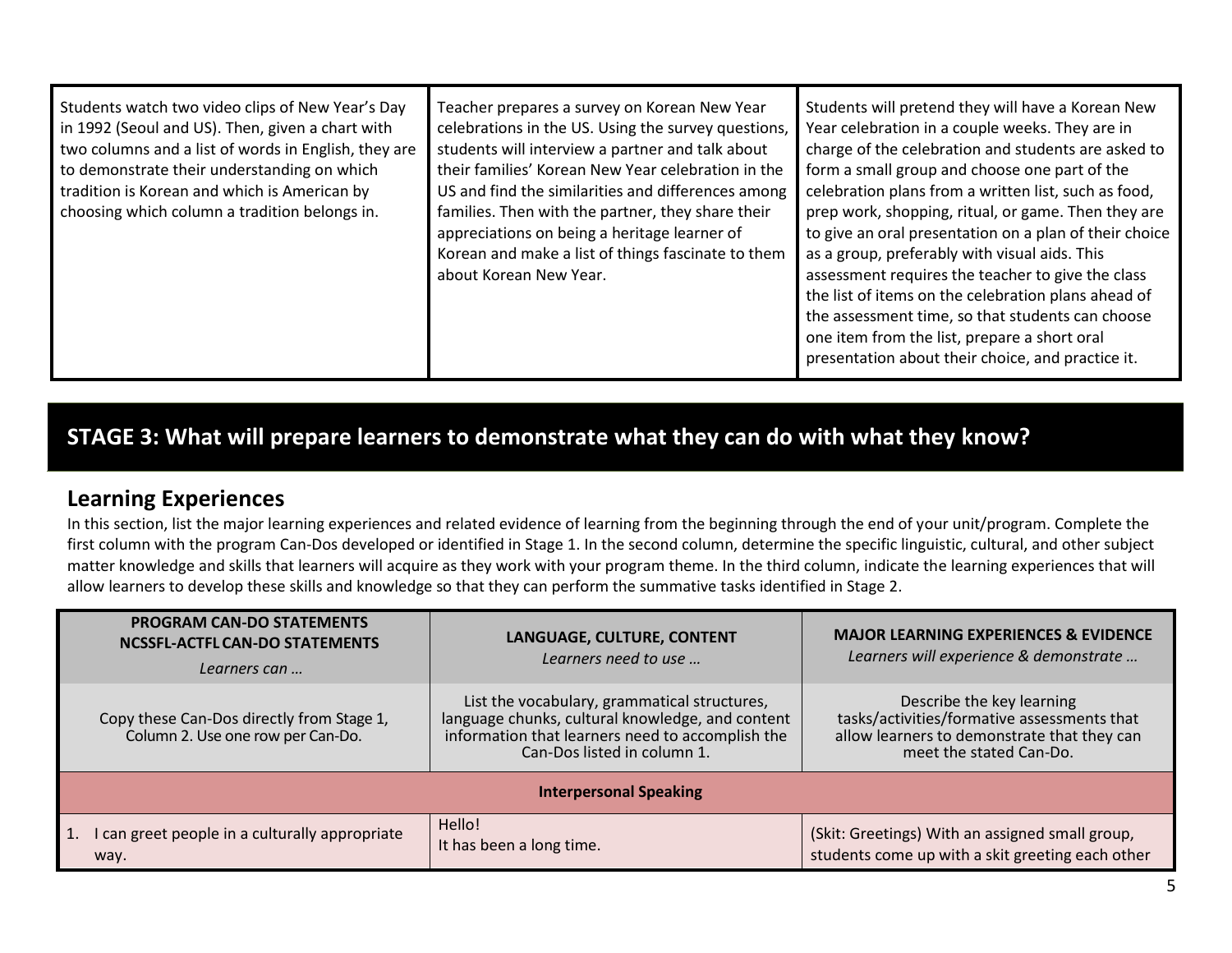|                                                                                                                                | How have you been?<br>안녕하세요.<br>오랫만이에요.<br>어떻게 지내셨어요?<br>• Proper language register: using titles, rather than<br>names<br>• Culturally appropriate greeting gestures: bowing,<br>eye contact, and hand gestures                      | with fake family titles, such as uncle, aunt, cousin,<br>etc.                                                                                                                                                                                                                                                                                                                                                                                                                                              |
|--------------------------------------------------------------------------------------------------------------------------------|---------------------------------------------------------------------------------------------------------------------------------------------------------------------------------------------------------------------------------------|------------------------------------------------------------------------------------------------------------------------------------------------------------------------------------------------------------------------------------------------------------------------------------------------------------------------------------------------------------------------------------------------------------------------------------------------------------------------------------------------------------|
| 2. I can exchange information about myself, such<br>as my name, school, grade, and where I live.                               | What is your name?<br>Which school do you go to?<br>What grade are you in?<br>Where do you live?<br>이름이 뭐예요?<br>어떤 학교에 다녀요?<br>몇 학년이에요?<br>어디에 살아요?<br>• Appropriate sentence endings: a choice made<br>according to the interlocutor | (Interview: Find Another Me) Teacher prepares<br>two identical sets of cards that includes personal<br>information, such as name, school, grade, and<br>place of residence. Each student picks one card,<br>pretending that the information is their own. They<br>are to walk around to ask questions about other's<br>personal information and collect data until they<br>find a person who has the same information as<br>themselves. Students interview each other until<br>everyone finds their match. |
| 3. I can use numbers from 1-100 to ask and<br>answer questions about age, number of family<br>members, date, time, and prices. | How old are you?<br>How many people are in your family?<br>What is today's date?<br>What time is it?<br>How much is it?<br>몇 살이에요? 연세가 어떻게 되세요?<br>가족이 몇 명이에요?<br>오늘은 몇월 며칠이에요?<br>몇시예요?                                              | (Song: Number Song) Students learn a song for<br>practicing numbers.<br>(Video Song: Months and Dates) Students watch a<br>video of Korean children singing about months and<br>dates.<br>(Survey: Find Some Who) Students ask all their<br>peers about their birthday and birth time. The<br>person who finds the youngest and oldest from<br>the class wins a prize.                                                                                                                                     |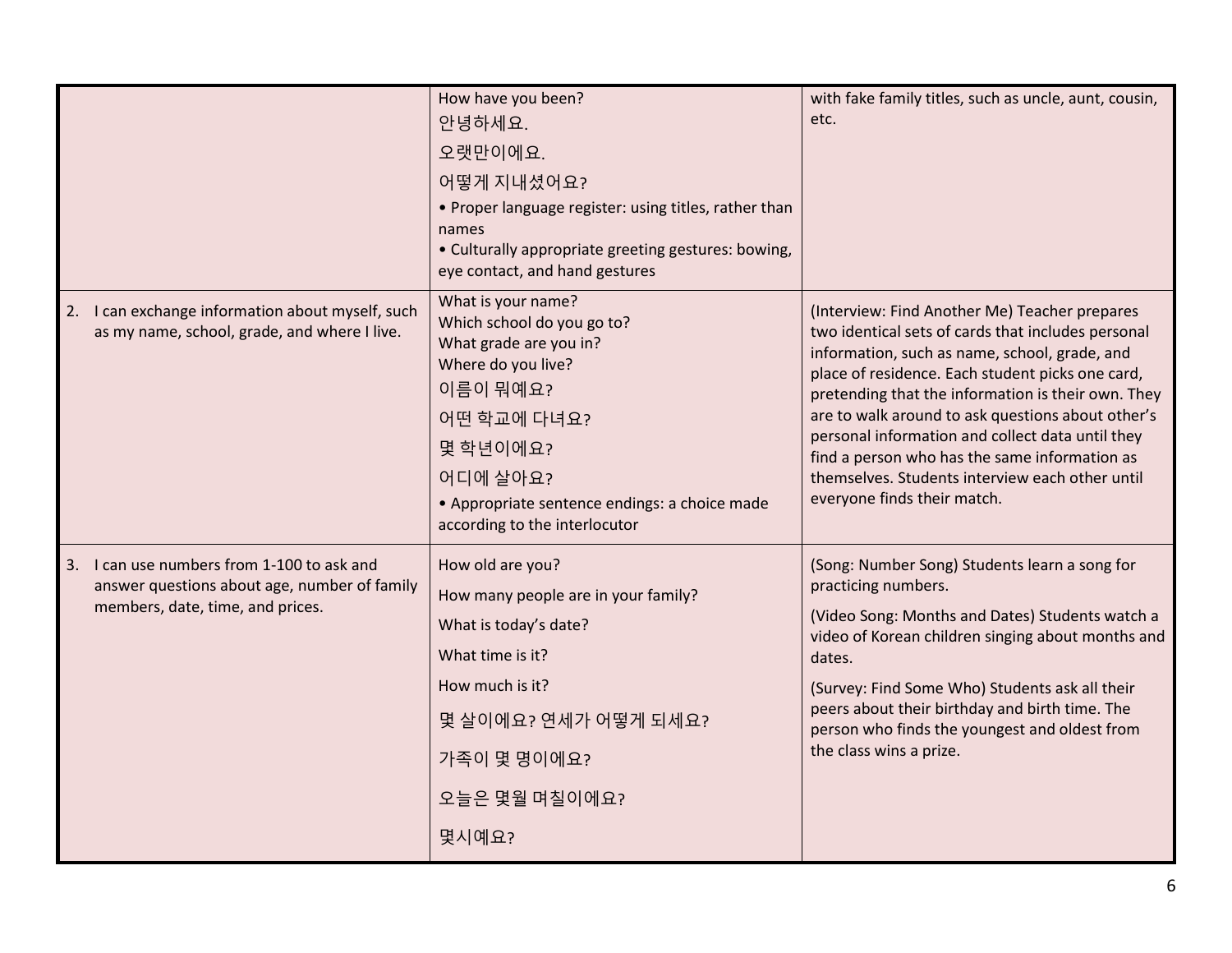|                                                                                                                      | 얼마예요?<br>. Native Korean and Sino-Korean Numbers 1-100<br>• Counters: -살(age), -명(person), -원(Korean<br>currency)<br>• Honorific words for age: 나이 vs. 연세                                                            |                                                                                                                                                                                                                                                                                                                                                                                                                                                                                                                                         |
|----------------------------------------------------------------------------------------------------------------------|----------------------------------------------------------------------------------------------------------------------------------------------------------------------------------------------------------------------|-----------------------------------------------------------------------------------------------------------------------------------------------------------------------------------------------------------------------------------------------------------------------------------------------------------------------------------------------------------------------------------------------------------------------------------------------------------------------------------------------------------------------------------------|
| 4. I can ask and answer questions about things<br>related to Korean New Year, such as<br>traditional food and games. | What are traditional foods for Korean New Year?<br>What are traditional games for Korean New Year?<br>설날의 전통 음식은 무엇이에요?<br>설날의 전통 놀이는 무엇이 있어요?<br>(Food) rice cake soup<br>(음식) 떡국, 만두국<br>(놀이) 윷놀이, 연날리기, 제기차기, 널뛰기 | (Flash Cards) Each group of 4 - 6 students receives<br>a set of food photo cards and a set of food word<br>cards. They put all the cards on a table facing<br>down, and each student takes turns to flip two<br>cards. If the cards match, then she/he has another<br>chance to flip two cards. If not, she/he puts the<br>cards back to the places where they were picked.<br>This can be used for traditional games.                                                                                                                  |
| 5. I can orally exchange information about<br>Korean New Year celebrations with others.                              | Do you celebrate Korean New Year?<br>What do you do on Korean New Year?<br>What do you eat on Korean New Year?<br>What do you play on Korean New Year?<br>한국설을 지내요?<br>설날에 무엇을 해요?<br>설날에 무엇을 먹어요?<br>설날에 어떤 놀이를 해요? | (Ball Toss: Share Your Korean New Year) Students<br>sit in a big circle. Student who catch a ball answers<br>to a question about what he/she does, eats, or<br>play on Korean New Year. After answering, the<br>person throws the ball to another person, while<br>asking a question regarding activities or food on<br>Korean New Year. It can go until all take turns.<br>During the activity, relevant pictures/website/<br>event information about Korean New Year can be<br>presented by students when answering to a<br>question. |
| 6. I can use special traditional sayings at the<br>Sebae ritual and the meal time.                                   | Best wishes for a happy new year.<br>Happy New Year.<br>Bon appetite.<br>I will enjoy the food.<br>I really enjoyed the meal.<br>새해 복 많이 받으세요. (to older people)                                                     | (Two Lines: Sebae Performance) Students line up<br>in two lines. The students on one side act as if they<br>were parents of the other line of students. First,<br>the parents sit on the floor. The virtual kids<br>perform Sebae while articulating the traditional<br>saying. After performing Sebae, the virtual parents                                                                                                                                                                                                             |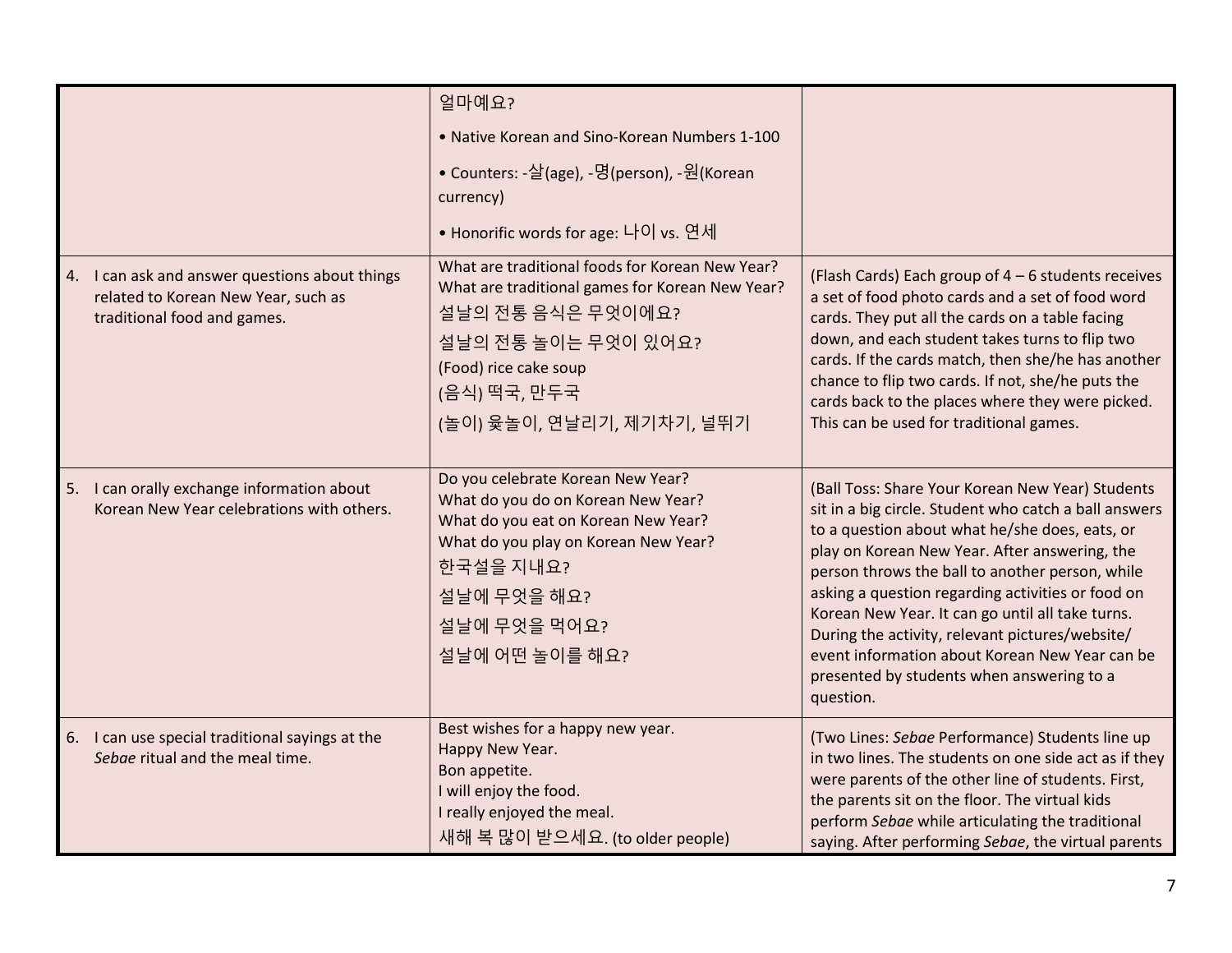|                                                                                           | 새해 복 많이 받아라.(to younger people)<br>맛있게 드세요.<br>잘 먹겠습니다.<br>잘 먹었습니다.                                                                                                                                                                                                                              | also say the special saying.<br>(Roll Play: Visit my Relatives) Some students play<br>the roles of host family and others the roles of<br>relatives. They are now at a meal table. Members<br>of the host family serve food and the visitors get<br>their food. They are to exchange special sayings<br>used at meal time.                                                                                                 |
|-------------------------------------------------------------------------------------------|--------------------------------------------------------------------------------------------------------------------------------------------------------------------------------------------------------------------------------------------------------------------------------------------------|----------------------------------------------------------------------------------------------------------------------------------------------------------------------------------------------------------------------------------------------------------------------------------------------------------------------------------------------------------------------------------------------------------------------------|
|                                                                                           | <b>Presentational Speaking</b>                                                                                                                                                                                                                                                                   |                                                                                                                                                                                                                                                                                                                                                                                                                            |
| 7. I can introduce myself to people with my<br>name, age, and grade at school.            | My name is __________.<br>I am ___ years old.<br>I am in grade and I go to school.<br>제 이름은 일니다.<br>저는 __ 살입니다.<br>저는 학교 학년입니다.                                                                                                                                                                  | (Self-Portrait) Students are asked to draw<br>themselves on a piece of paper, with their name,<br>age, grade, and school name. All students sit in a<br>big circle holding their self-portrait. The students<br>take turns introducing him/herself with their<br>drawing.                                                                                                                                                  |
| 8. I can talk about my daily routines, including<br>chores, such as cleaning and cooking. | I(do)<br>and the contract of the<br>저는 을/를 해요.<br>(time adverbs) in the morning/afternoon<br>/evening, at noon/night<br>(Daily routines) get up, cook, eat meals, study,<br>clean the house, do the dishes, sleep<br>(일과행동) 일어나다, 요리하다, 밥을 먹다,<br>공부하다, 청소하다, 설거지하다, 자다<br>(시간) 아침/오후/저녁에, 정오/밤에 | (Daily Routines: I like to   !) In small groups, each<br>student presents his/her preferable and not<br>preferable daily routines that he/she performs<br>every day (using time adverbs). During this activity,<br>visual aids, such as pictures or a clock, may be<br>used during a student's presentation. At the end,<br>they talk about the results on the most preferable<br>and the least preferable daily routines. |
| 9. I can present my extended family and relatives<br>to others.                           | This is my father/mother, his/her name is<br>This is my brother/sister, his/her name is<br>이 분은 저희 아버지/어머니예요. 성함은                                                                                                                                                                                | (New Year's Day Family Photo) Students bring a<br>family photo taken on a New Year's Day and<br>present each family member to the class. If not<br>available, students can draw a family tree instead.                                                                                                                                                                                                                     |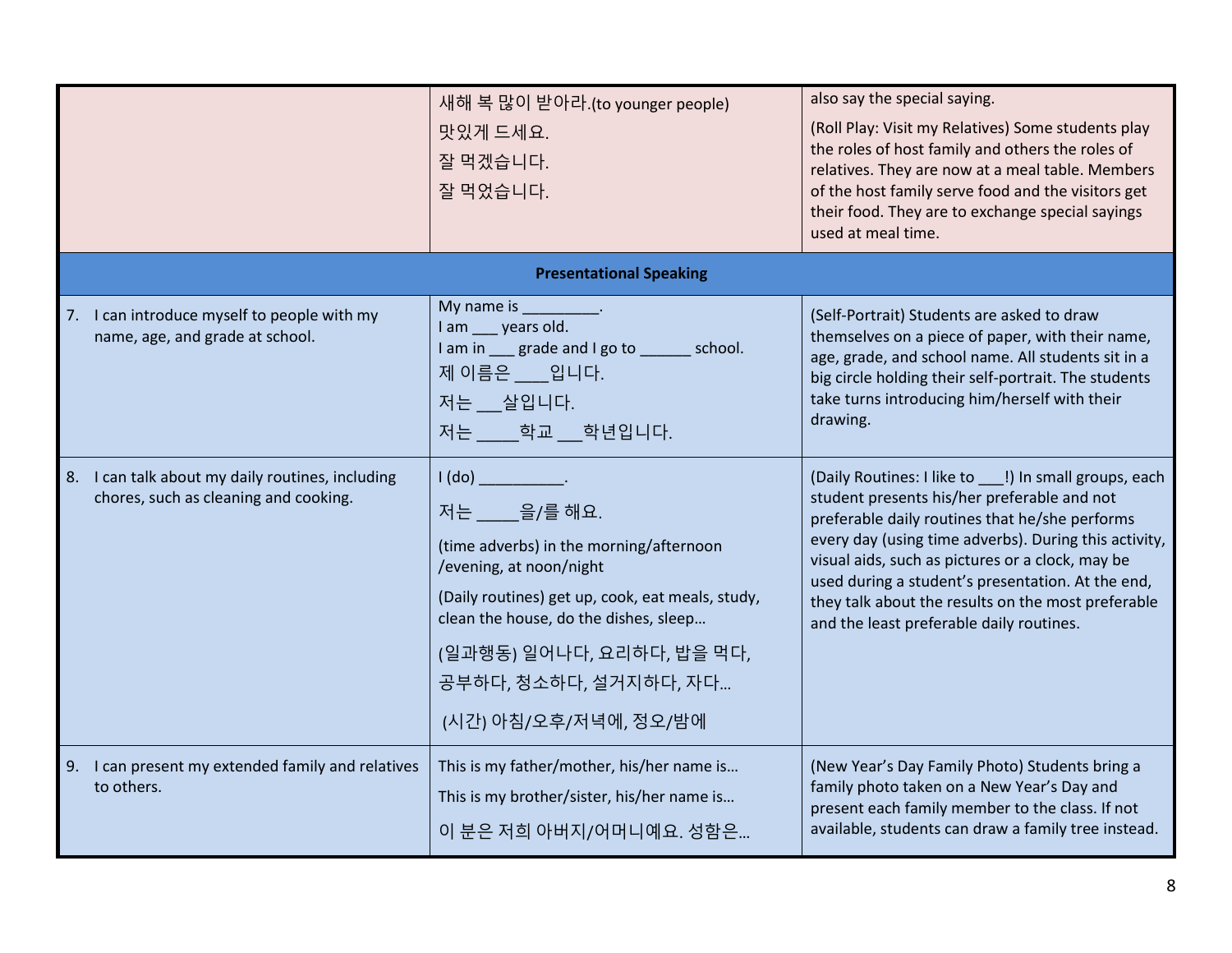|                                                                                                                      | 여기는 저희 오빠/형/남동생,<br>언니/누나/여동생 이에요. 이름은<br>(Family members) mother/mom, father/dad,<br>older brother/sister, younger brother/sister,<br>grandfather, grandmother, twins, uncle, aunt,<br>cousin<br>(가족구성원) 어머니/엄마, 아버지/아빠,<br>오빠/형, 언니/누나, 남동생/여동생,<br>할아버지, 할머니, 쌍둥이, 삼촌, 이모/고모,<br>사촌                                                                                                                                                                                                                                                                                                            |                                                                                                                                                                                                                                                                                                                                                                                                                                                                                                                                                                                                                                                                                                                                                                                                                                                                                                                                                                               |
|----------------------------------------------------------------------------------------------------------------------|---------------------------------------------------------------------------------------------------------------------------------------------------------------------------------------------------------------------------------------------------------------------------------------------------------------------------------------------------------------------------------------------------------------------------------------------------------------------------------------------------------------------------------------------------------------------------------------------------|-------------------------------------------------------------------------------------------------------------------------------------------------------------------------------------------------------------------------------------------------------------------------------------------------------------------------------------------------------------------------------------------------------------------------------------------------------------------------------------------------------------------------------------------------------------------------------------------------------------------------------------------------------------------------------------------------------------------------------------------------------------------------------------------------------------------------------------------------------------------------------------------------------------------------------------------------------------------------------|
| 10. I can describe traditional Korean clothing and<br>food with proper adjectives, and talk about my<br>preferences. | This traditional Korean clothing item is called ____.<br>I would like to wear _____, because it is ____.<br>I would like to eat ______, because I like ___ food.<br>이것은 한국 전통 의상인 __ 라고 합니다.<br>저는 을/를 입고 싶어요. 왜냐하면 그건<br>저는 을/를 먹고 싶어요. 왜냐하면 저는<br>음식을 좋아하니까요.<br>(Clothing items) pants, skirt, top, jacket<br>(Colors) red, orange, yellow, green, blue,<br>navy, purple, white, black, gray, pink, brown<br>(adjectives) long, short, big, small, beautiful,<br>pretty, expensive, cheap, delicious, so-so,<br>spicy, hot, salty, cold, sweet<br>(Food) rice cake soup<br>(옷) 바지, 치마, 웃도리, 자켓 | (Photos: Pick What You Like) Students are given<br>some traditional clothing items in pictures/photos.<br>They choose items they like and glue them on a<br>piece of paper as if a person is wearing them.<br>Then, they color the clothing items with colored<br>pencils. When all students have their own paper<br>figures with Korean traditional clothes, each takes<br>turns to present his/her paper figure with<br>explanations using some adjectives.<br>(Pre-Activity for a Field Trip to a Korean<br>Restaurant) Students will go on a field trip to a<br>local Korean restaurant to experience authentic<br>Korean New Year foods. Before that, students will<br>learn about Korean dishes that are eaten on<br>Korean New Year. As they learn the names of the<br>foods and taste adjectives, they select one dish<br>they would like the most. They present their<br>chosen dish and explain their selection, such as<br>"I'd like to eat, because I like food." |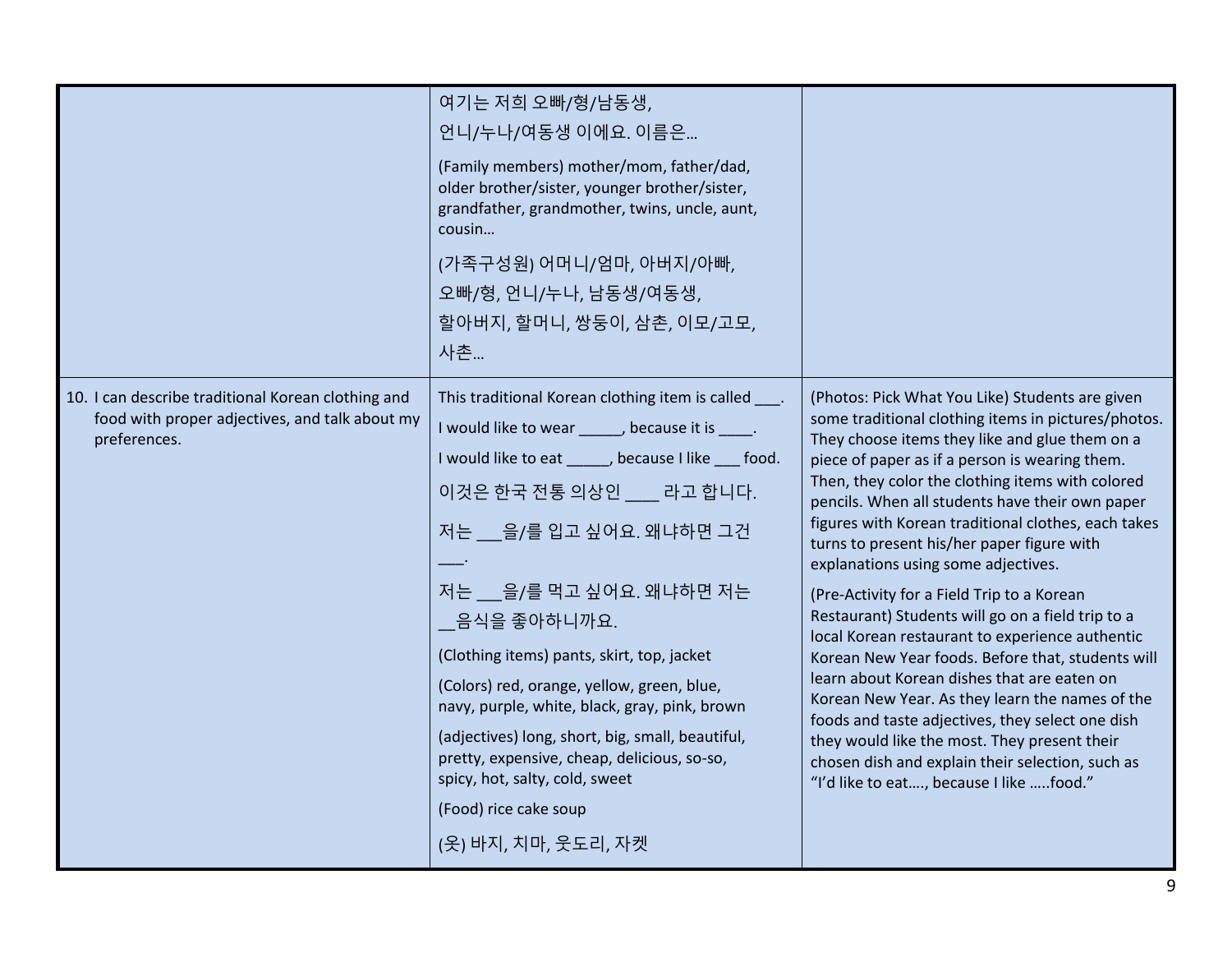|                                                                                                       | (색) 빨간색, 주황색, 노란색, 초록색,<br>파란색, 남색, 보라색, 흰색, 검정색, 회색,<br>분홍색, 밤색                                                                                                                                                      |                                                                                                                                                                                                                                                                                                                                                                |  |
|-------------------------------------------------------------------------------------------------------|-----------------------------------------------------------------------------------------------------------------------------------------------------------------------------------------------------------------------|----------------------------------------------------------------------------------------------------------------------------------------------------------------------------------------------------------------------------------------------------------------------------------------------------------------------------------------------------------------|--|
|                                                                                                       | (형용사)긴, 짧은, 큰, 작은, 아름다운, 예쁜,<br>비싼, 싼, 맛있는, 그저 그런, 매운, 뜨거운,<br>짠, 차가운, 단                                                                                                                                              |                                                                                                                                                                                                                                                                                                                                                                |  |
|                                                                                                       | (음식) 떡국, 만두국                                                                                                                                                                                                          |                                                                                                                                                                                                                                                                                                                                                                |  |
|                                                                                                       | • Word order: adjective + noun                                                                                                                                                                                        |                                                                                                                                                                                                                                                                                                                                                                |  |
| 11. I can talk about Korean New Year rituals and<br>my family's Korean New Year celebration in<br>US. | I dress up for the New Year in the morning.<br>I do Charye in the morning.<br>I eat food.<br>I perform Sebae to the elders.<br>I play games.<br>저는 아침에 설빔을 입어요.<br>저는 아침에 차례를 지내요.<br>저는 설날 음식을 먹어요.<br>저는 전통 놀이를 해요. | (Video Project: My Korean New Year) With<br>assigned group members, students pretend they<br>are a family. They make a short film of their<br>Korean New Year. Each group member must have<br>their own title, such as mom and sister, and act<br>accordingly. The film should include Korean rituals,<br>foods, and games, presented by each group<br>member. |  |
| <b>Presentational Writing</b>                                                                         |                                                                                                                                                                                                                       |                                                                                                                                                                                                                                                                                                                                                                |  |
| 12. I can make a traditional New Year card for<br>Korean New Year and write greetings and<br>wishes.  | $Dear$ <sub>___</sub><br>Happy New Year!<br>I wish you great health this year.<br>친애하는 께                                                                                                                              | (New Year Card) Prepare a basket of cards, making<br>sure that each card has the name of a student.<br>Have students pick one card from the basket to<br>write a traditional New Year card for. The teacher<br>collects all the cards and checks for writing and<br>interpretive reading skills.                                                               |  |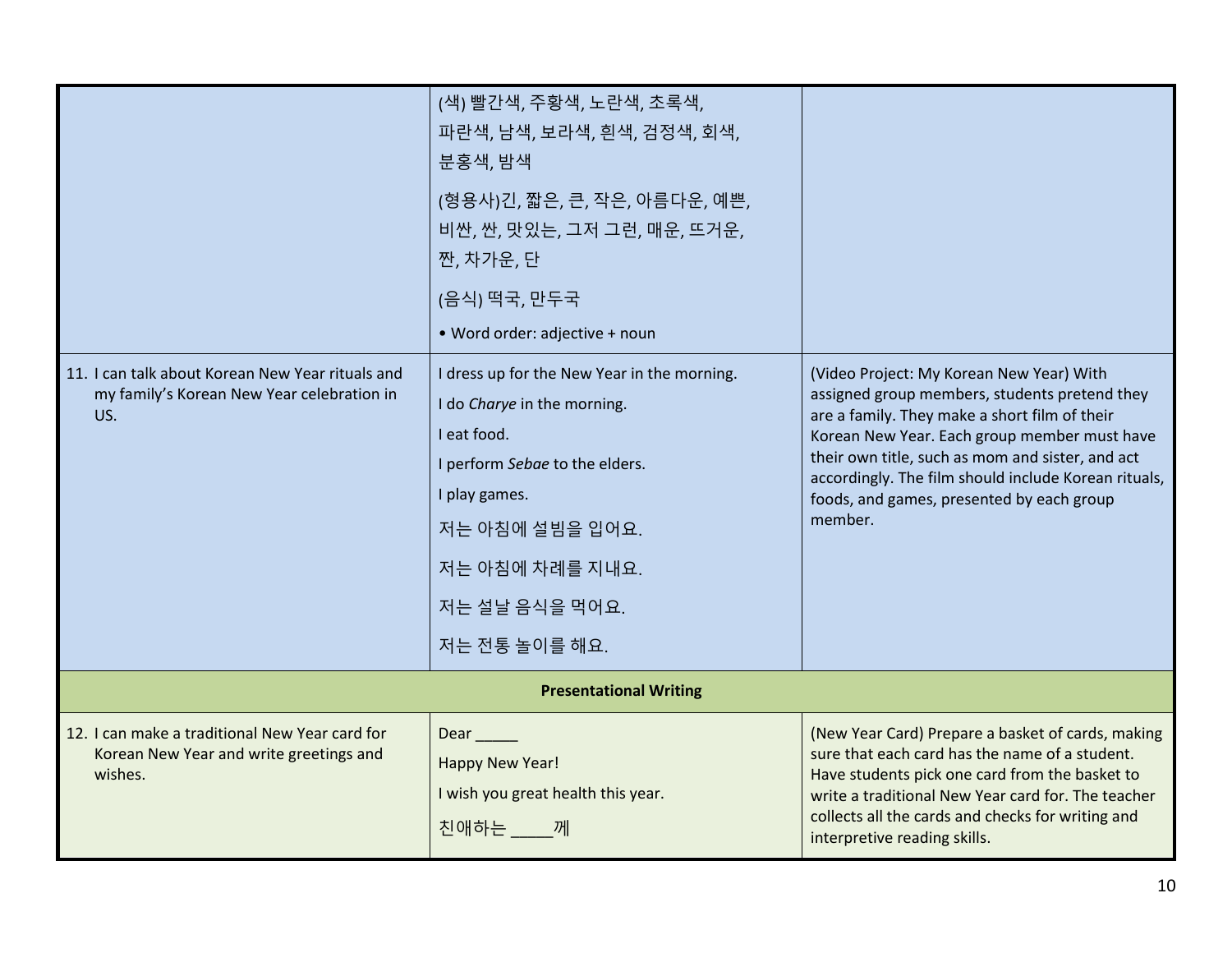|                                                                                          | 새해 복 많이 받으세요!                                                                                                                                                                                                                                                                              |                                                                                                                                                                                                                                                                                                                                                                                                                                                |
|------------------------------------------------------------------------------------------|--------------------------------------------------------------------------------------------------------------------------------------------------------------------------------------------------------------------------------------------------------------------------------------------|------------------------------------------------------------------------------------------------------------------------------------------------------------------------------------------------------------------------------------------------------------------------------------------------------------------------------------------------------------------------------------------------------------------------------------------------|
|                                                                                          | 새해에도 건강하세요.                                                                                                                                                                                                                                                                                |                                                                                                                                                                                                                                                                                                                                                                                                                                                |
| 13. I can write a shopping list for food and a to-do<br>list for a New Year celebration. | (Ingredients) dumpling, rice cake, beef stew, egg,<br>green onion<br>(재료) 만두, 떡국떡, 국고기, 계란, 파                                                                                                                                                                                              | (Cooking Demonstration) After watching a cooking<br>demonstration by a teacher, students write down<br>items they would need to buy to make the dish.<br>(Video Story: New Year Day) Students watch a<br>story about New Year's Day that covers food,<br>ritual, and games. After watching it, they recall<br>some words and sentences with a whole class.<br>Then, each student writes down a to-do list for a<br>New Year's Day celebration. |
| 14. I can write an email about my Korean New<br>Year in the US to my Korean relatives.   | Hello.<br>How have you been?<br>My New Year's Day in US is _____.<br>I eat/perform/play _______.<br>I miss you.<br>Bye.<br>(Words) good, fun/joyful, okay, not fun<br>안녕하세요.<br>어떻게 지내셨어요?<br>미국에서의 설날은 _____.<br>저는 _____ 을/를 먹어요/드려요/해요.<br>보고 싶어요.<br>안녕히 계세요.<br>(단어) 좋아요, 즐거워요, 괜찮아요, | (Email to My Korean Relatives) Students pretend<br>they send an email to a relative that lives in Korea.<br>They write a message containing their New Year<br>Day story in US. Teacher collects all the email<br>messages from the students for checking.                                                                                                                                                                                      |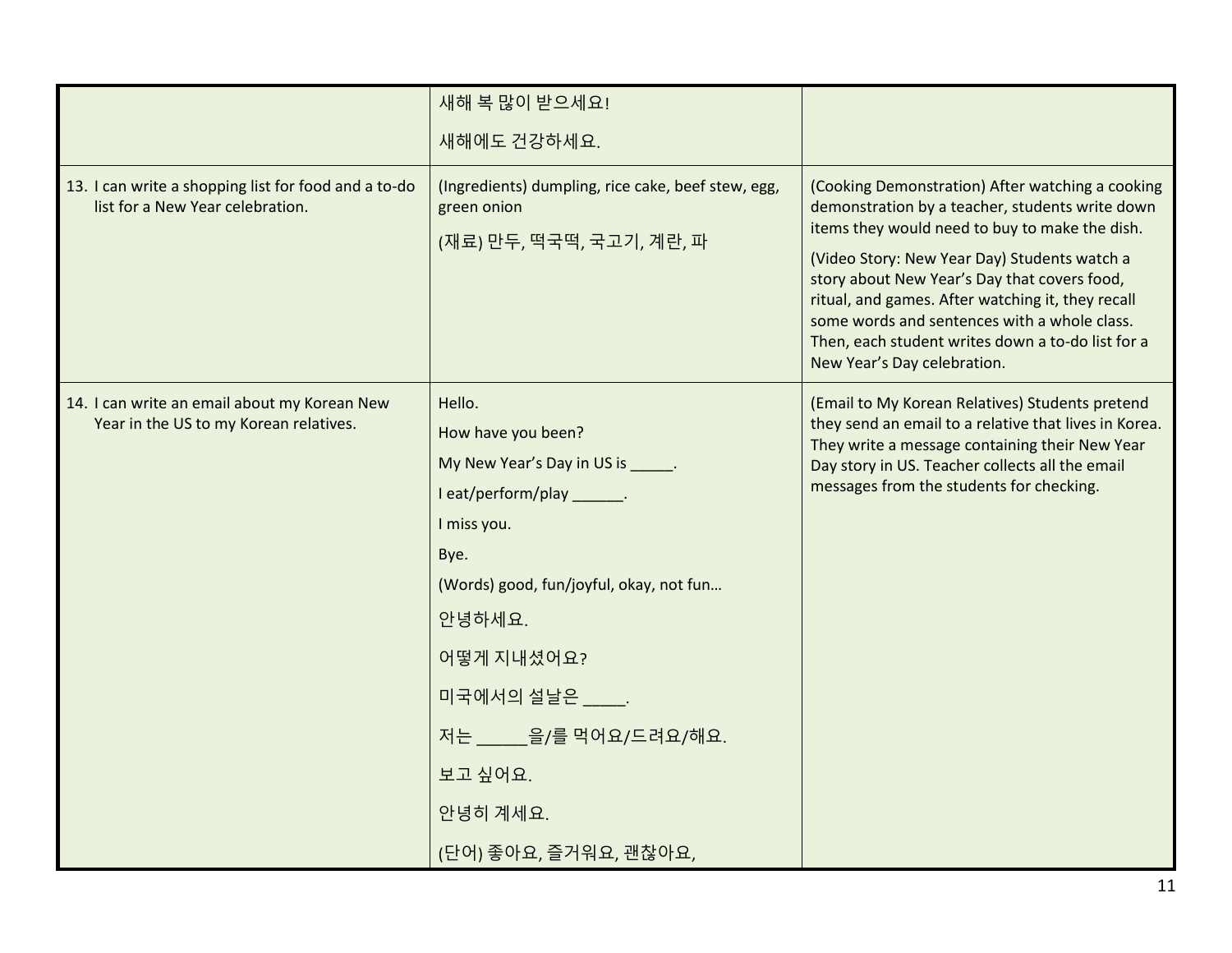|                                                                                                         | 재미없어요                                                                                                                                                                                                                                                                                         |                                                                                                                                                                                                                           |  |
|---------------------------------------------------------------------------------------------------------|-----------------------------------------------------------------------------------------------------------------------------------------------------------------------------------------------------------------------------------------------------------------------------------------------|---------------------------------------------------------------------------------------------------------------------------------------------------------------------------------------------------------------------------|--|
| <b>Interpretive listening</b>                                                                           |                                                                                                                                                                                                                                                                                               |                                                                                                                                                                                                                           |  |
| 15. I can understand a simple recipe of a<br>traditional Korean dish from a teacher's<br>cooking class. | Prepare ____.<br>Heat .<br>Drain and add to _____.<br>Boil and cook.<br>Turn off the heat.<br>Taste.<br>(Ingredients) dumpling, rice cake, beef stew, egg,<br>green onion<br>을/를 준비하세요.<br>__을/를 끓이세요.<br>___의 물을 빼고, ___에 넣으세요.<br>끓이고 요리하세요.<br>불을 끄세요.<br>드세요.<br>(재료) 만두, 떡국떡, 국고기, 계란, 파 | (Cooking Class: Recipe) Students watch a cooking<br>demonstration by a teacher. Students write down<br>the ingredients used and put a list of cooking steps<br>in the proper order to demonstrate their<br>understanding. |  |
| 16. I can understand a description of a Korean folk<br>game from a video clip.                          | (Words) Jegi, kick, leg, left, right, take turns<br>(단어) 제기, 다리, 오른쪽, 왼쪽, 번갈아하다                                                                                                                                                                                                               | (Video Clip: Jegi) Students watch a video clip about<br>a Korean traditional game called Jegi. After<br>watching it, students talk about the game in class<br>for checking their understanding. Then, they play<br>it.    |  |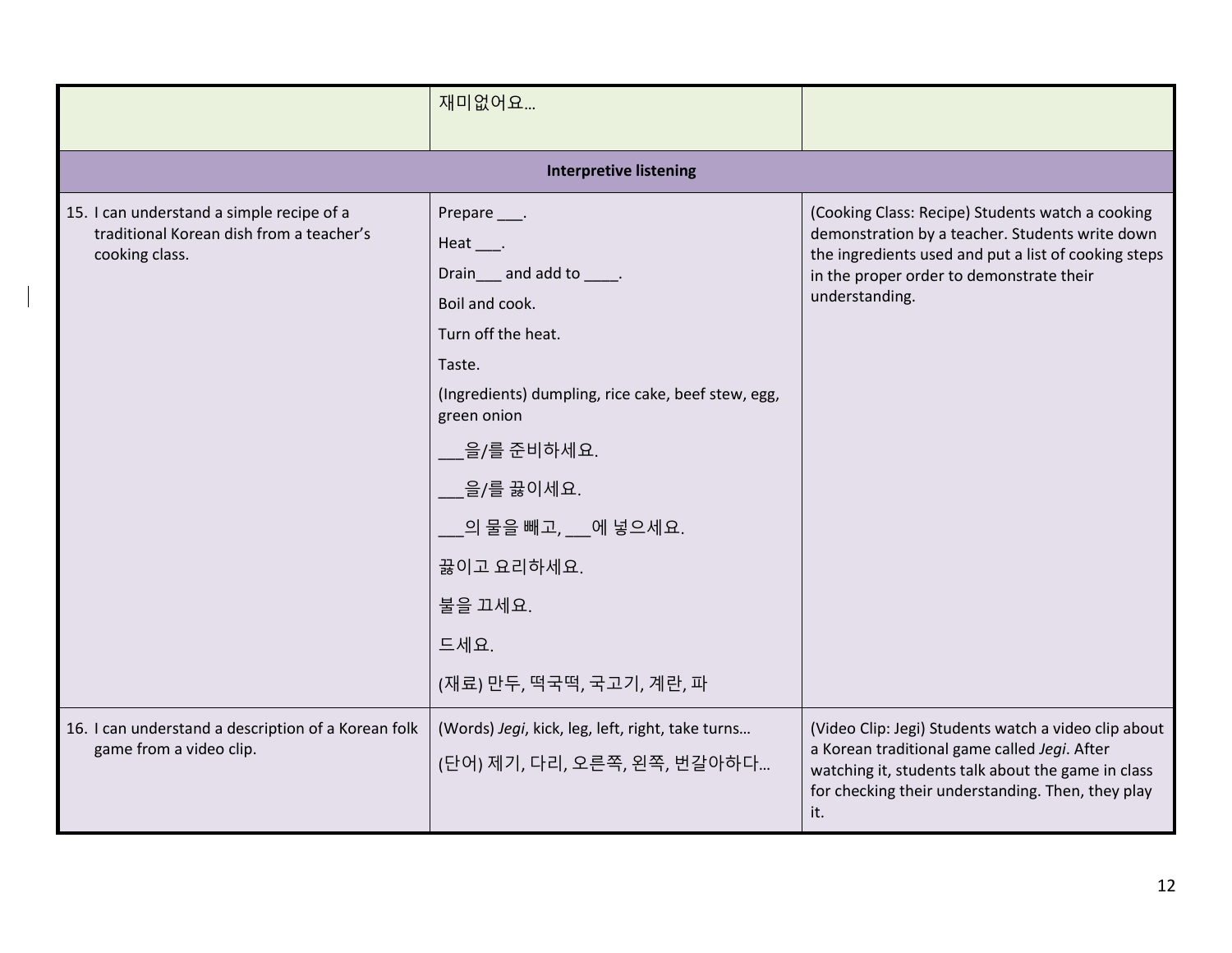| 17. I can mostly understand simple conversations<br>about foods, rituals, and games related to<br>Korean New Year from watching a Korean<br>cartoon. | I wear a New Year's dress.<br>New Year's clothes are so pretty.<br>I perform Sebae.<br>Happy New Year.<br>Ttuk-gook is so delicious.<br>I enjoy kite flying.<br>설빔을 입어요.<br>설빔이 참 예뻐요.<br>세배를 드려요.<br>새해에는 복 많이 받으세요.<br>덕담을 해주셨어요.<br>떡국이 정말 맛있어요.<br>연날리기를 해요. | (Video Clip: Sebae) Students watch a short cartoon<br>of Korean Sebae.<br>(Video Story: New Year's Day) Students watch a<br>story about New Year's Day that covers food,<br>ritual, and games. After watching it, they recall<br>some words and sentences as a whole group.                                                                                                                                              |
|------------------------------------------------------------------------------------------------------------------------------------------------------|------------------------------------------------------------------------------------------------------------------------------------------------------------------------------------------------------------------------------------------------------------------|--------------------------------------------------------------------------------------------------------------------------------------------------------------------------------------------------------------------------------------------------------------------------------------------------------------------------------------------------------------------------------------------------------------------------|
| <b>Interpretive reading</b>                                                                                                                          |                                                                                                                                                                                                                                                                  |                                                                                                                                                                                                                                                                                                                                                                                                                          |
| 18. I can understand a simple sentence about Sul-<br>Nal from a storybook.                                                                           | . Vocabulary related to Sul-Nal, like Hanbok,<br>Charye, Sebae, and expressions used on New<br>Year's Day                                                                                                                                                        | (Song: Kkachi Kkachi Sul-Nal) Students learn the<br>New Year song in Korea. By doing so, students will<br>be able to practice reading as well as to learn<br>about Sul-Nal from the song.<br>(Storybook: My My Sul-Nal is) Students read an<br>authentic book about Sul-Nal called My My Sul-Nal<br>is and find a sentence they understand. Teacher<br>collects the sentences and put them in order as a<br>whole class. |
| 19. I can understand the names of foods and<br>games related to Korean New Year.                                                                     | (Food) rice cake soup<br>(음식) 떡국, 만두국                                                                                                                                                                                                                            | (Field Trip to a Korean Restaurant) Students take a<br>field trip to a local Korean restaurant to experience                                                                                                                                                                                                                                                                                                             |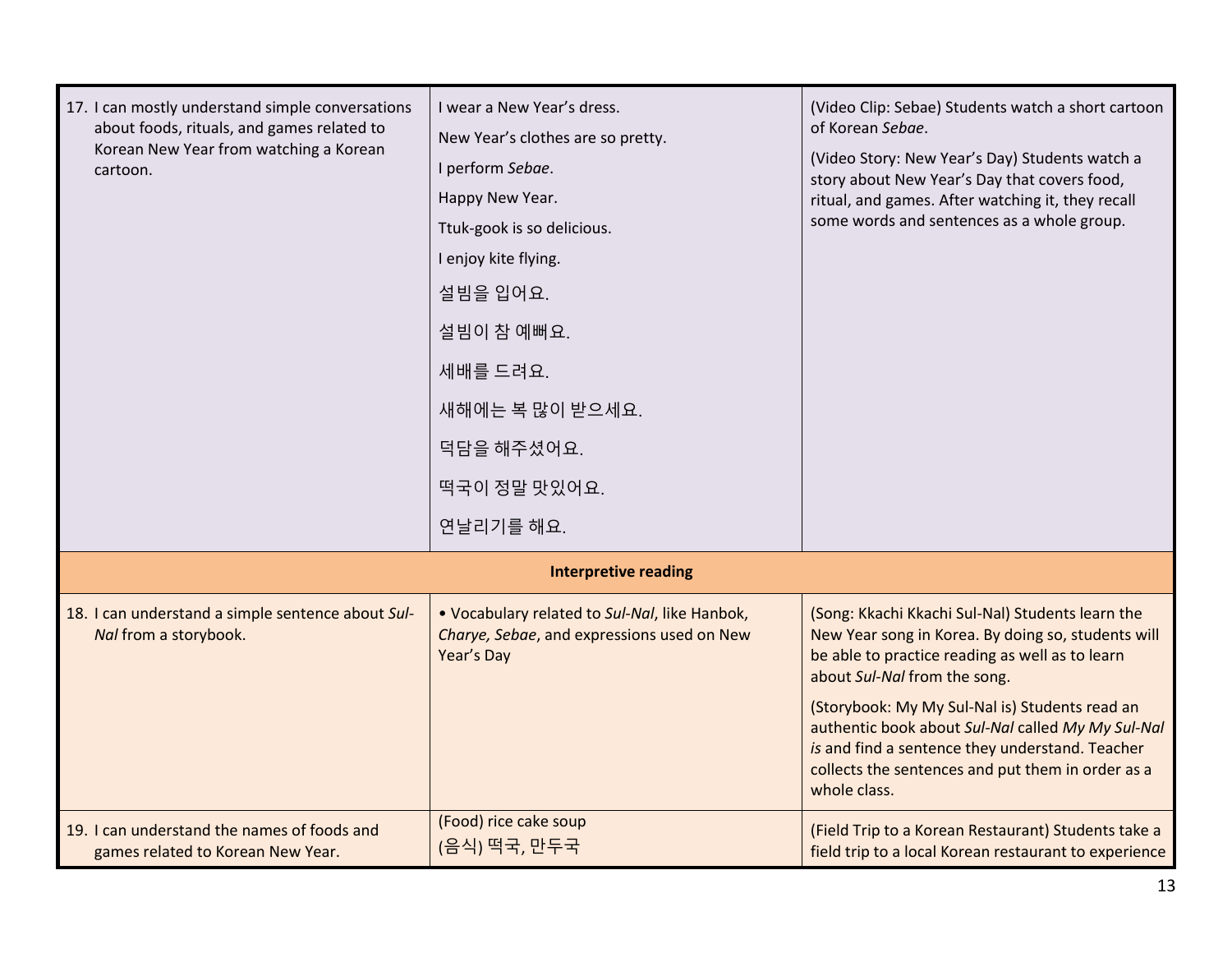|                                                                       | (놀이) 윷놀이, 연날리기, 제기차기, 널뛰기                                                                                    | authentic Korean foods. They read Korean foods<br>and find dishes that are eaten on New Year's Day.<br>(Let's Play the Korean Traditional Game) Students<br>choose and read an instruction about a Korean<br>traditional game with a small group. Then they<br>demonstrate how to play it. They can eventually<br>compare other groups whether they understand<br>correctly by performing the game. |
|-----------------------------------------------------------------------|--------------------------------------------------------------------------------------------------------------|-----------------------------------------------------------------------------------------------------------------------------------------------------------------------------------------------------------------------------------------------------------------------------------------------------------------------------------------------------------------------------------------------------|
| 20. I can read and understand a message on a<br>Korean New Year card. | Dear ____<br>Happy New Year!<br>I wish you great health this year.<br>친애하는 께<br>새해 복 많이 받으세요!<br>새해에도 건강하세요. | (New Year Card) Students receive a card from a<br>peer who wrote them a Korean New Year card.<br>They are to read it to the class.                                                                                                                                                                                                                                                                  |

# **Materials & Other Resources**

Describe the primary resources that you plan to use for the program. Be specific so that these resources can be shared with other programs.

Authentic and adapted/created materials

- Self-Portrait Paper
- Korean Traditional Clothing Photos/Pictures
- New Year's Day Family Photo, http://cfile218.uf.daum.net/image/2578134F54FEA230331E08
- Family Tree
- Phonics Cards, https://s-media-cache-ak0.pinimg.com/736x/4d/8e/f3/4d8ef3f33ab325e04f616ae260a9ee0f.jpg
- Children's Book *My My Sul-Nal is*, https://www.kyobobook.co.kr/product/detailViewKor.laf?ejkGb=KOR&linkClass=411133&barcode=9788971849606
- Video Film Making Project
- New Year Day Cards
- Email Samples relevant to New Year
- Photos of Traditional Korean Food and Dishes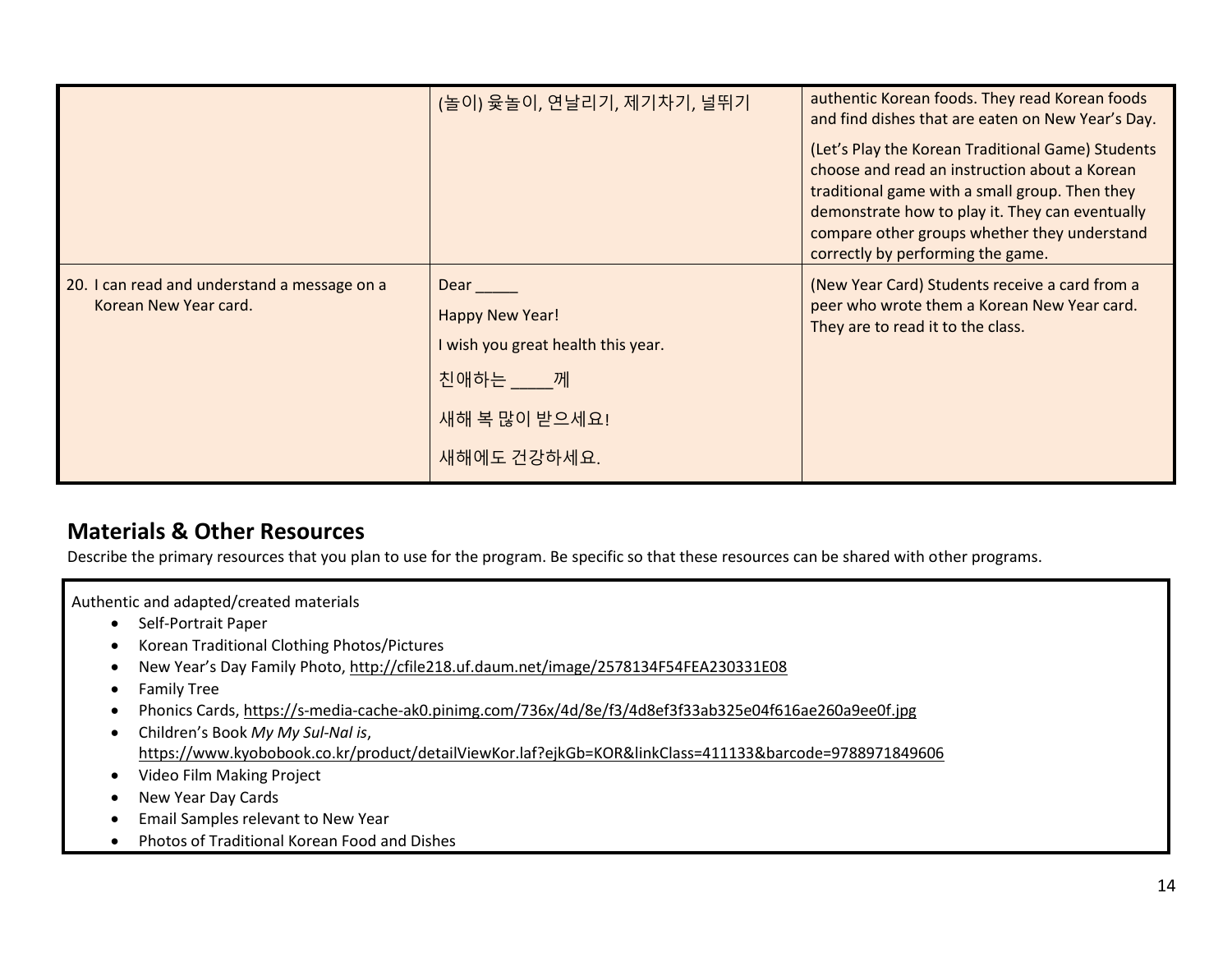- Voicemail on Directions
- Shopping Dialogue
- Restaurant Dialogue

Field Trips and Activities

- Skit: Greetings
- Interview: Find Another Me
- Survey: Find Someone Who
- Sebae Performance
- Roll Play: Visit My Relatives
- Korean Restaurant
- Korean Cooking Class: Making Ttuk-Gook

#### Games

- Flash Card Matching Game
- Ball Toss
- Korean Traditional Games: 제기차기

#### Songs

- Numbers, https://www.youtube.com/watch?v=0axWbjZDIKg
- Months and Dates[, https://www.youtube.com/watch?v=kevySiwxrh4](https://www.youtube.com/watch?v=kevySiwxrh4)
- Kkachi Kkachi Sul-Nal, https://www.youtube.com/watch?v=xgGgqgA\_SUI

#### Video Clips

- New Year's Day Ritual, <https://www.youtube.com/watch?v=ahPMXKP1U4Q>
- New Year's Day Story, https://www.youtube.com/watch?v=2j1\_QSIdi7U
- New Year's Day in Seoul in 1992, https://www.youtube.com/watch?v=iO5LcC6Jvnc
- New Year's Day in US in 1992[, https://www.youtube.com/watch?v=6u5w6pBNtyM](https://www.youtube.com/watch?v=6u5w6pBNtyM)
- Traditional game, Jegi, https://www.youtube.com/watch?v=jyLjuoY225w

# **Daily Schedule**

Describe the typical daily schedule for a participant. Consider how to create a program day that creates a blend of different types of activities and learning experiences throughout the day.